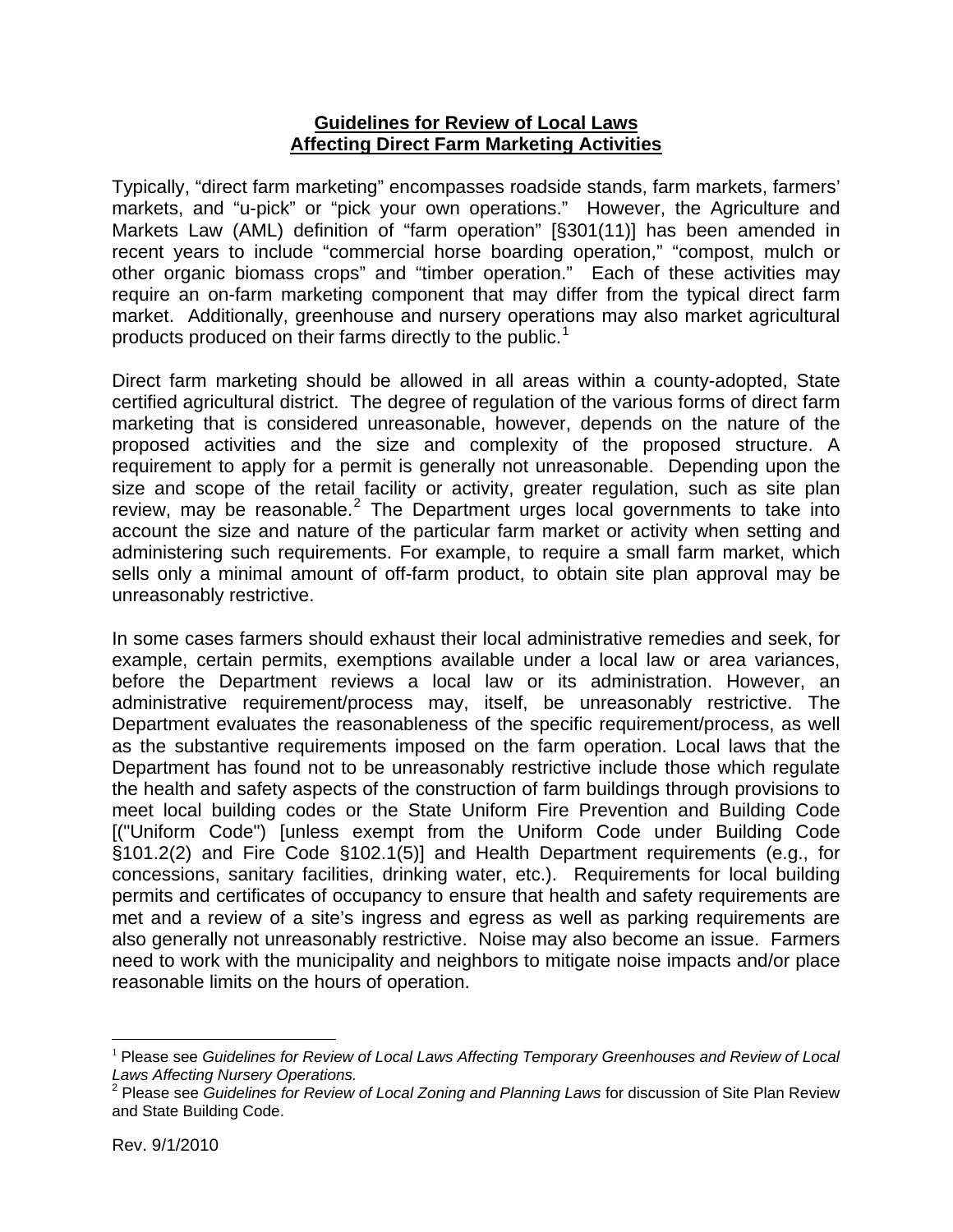The following are some of the specific matters that the Department considers when reviewing a local law that affects direct farm marketing:

## A. Maximum Dimensions:

Generally the Department will consider whether maximum dimensions imposed by a local law are sufficient to meet existing and/or future farm needs. For example, many roadside stands are located within existing garages, barns, and outbuildings that may have dimensions greater than those set by a local ordinance. Buildings specifically designed and constructed to accommodate the sale of farm products may also not meet the local requirements. The size and scope of the farm operation is also considered. Larger farms, for example, cannot effectively market their produce through a traditional roadside stand.

## B. Sign Limitations:

Whether or not a limitation on the size and/or number of signs that may be used to advertise a roadside stand is unreasonable depends upon the location of the stand and the type of produce sold. A farmer who is located on a principally traveled road probably will not need as many signs as one who is located on a less traveled road and may need directional signs to direct the public to their stand. The size of a sign needed may depend on whether the farmer needs to advertise the availability of several different types of produce or just one or two products.

## C. Product Origin:

Some farmers import produce from other farms to sell at their stands to increase the diversity of products offered or to bridge periods of low supply of commodities produced on-farm. Product diversity may attract potential customers to a roadside stand or farm market. The Department believes the sale of some agricultural products grown off the farm should be allowed, but has not established a percentage of on-farm versus offfarm products for that purpose. The Department considers the facts of a particular case in making a determination whether a local law is unreasonably restrictive, but generally would view requiring a predominance of on-farm products as reasonable. The needs of "start-up" farm operations should also be considered. These farms often start out selling a large percentage of agricultural products grown off the farm in order to develop a customer base and maintain income while their farms are growing. If a percentage of on-farm products were required by a locality, allowing such farms a reasonable period of time to meet the percentage would be reasonable.

The Department considers agricultural commodities produced "on-farm" to include any products that may have been produced by a farmer on their "farm operation," which could include a number of parcels owned or leased by that farmer throughout a town, county, or the State. The Department considers all such land, when it is located in a State certified agricultural district, as part of the farm operation.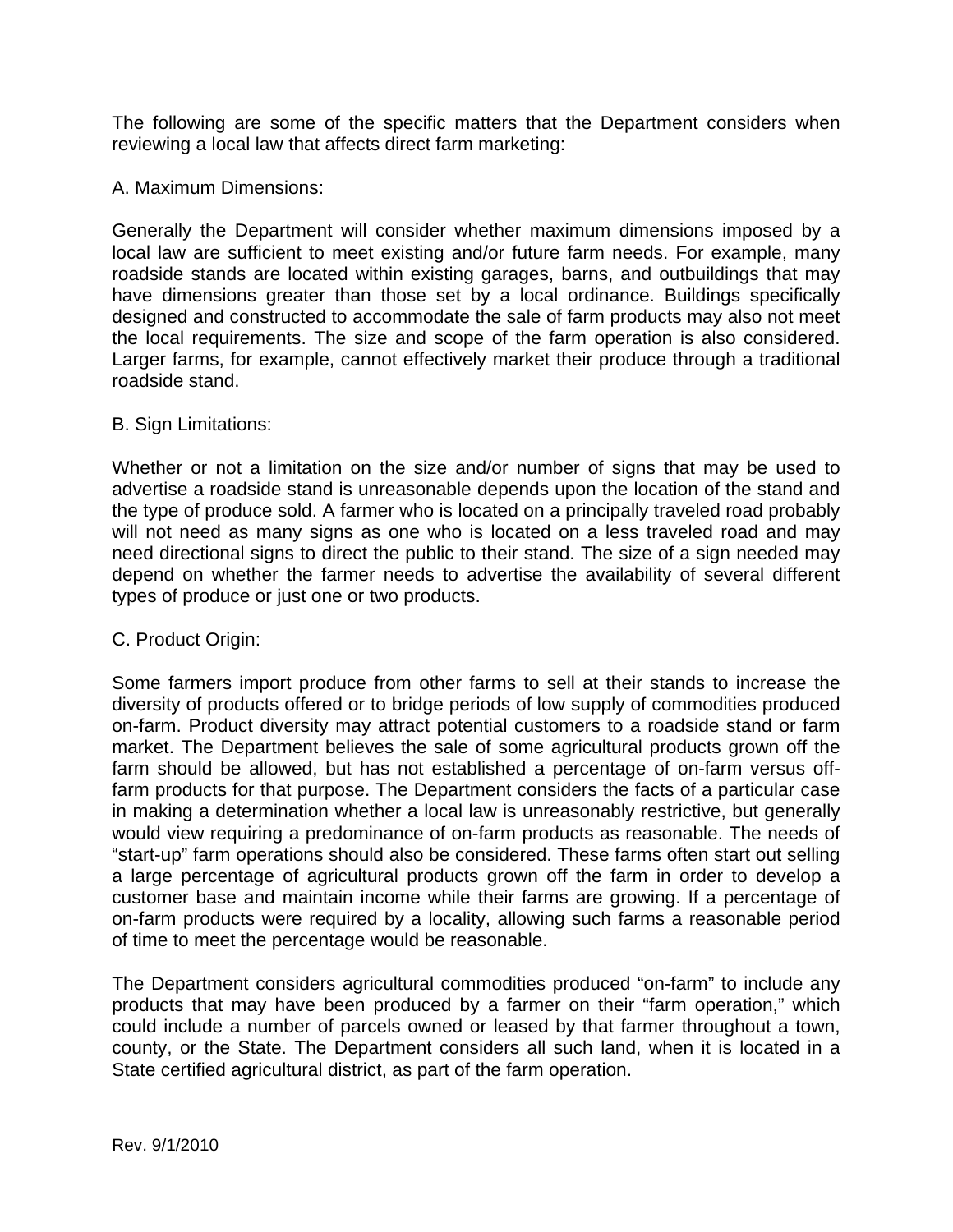D. On-farm preparation of processed foods:

Some of the larger farm markets may have facilities for the on-site preparation of processed foods (e.g. a kitchen, bakeshop, etc.), as well as facilities for consumption of foods (e.g., a café). The Department considers these practices as part of the farm operation as long as the products that are prepared are composed primarily of ingredients produced on the farm. It would not be unreasonable to have a farmer provide the municipality with proof that their facilities are in compliance with local Health Department and/or Federal, State or local law requirements.

E. Ag-tourism/recreational activities:

Many farm markets offer some form of on-farm recreational activity such as hayrides, a petting zoo, or a cornfield maze. These activities are often an important component of farm markets since they are a useful tool to attract customers. If it can be shown, on a case by case basis, that an activity will "…*contribute* to the production, preparation and marketing of crops, livestock, or livestock products…" [AML §301(11), emphasis added] it may be considered by the Department to be part of the farm operation. However, the activity, e.g., hayrides, a petting zoo, or a cornfield maze, must be used as part of the direct marketing strategy of the farm operation and the primary purpose of the activity must be to sell the farm's products/services, not to serve as a recreational use of the land. Crops, livestock or livestock products must be grown or raised and sold through direct marketing to the public at the time the activity is in use since these activities are designed to attract potential customers to the property so they may purchase crops, livestock or livestock products.<sup>[3](#page-2-0)</sup>

Similarly, the Department has concluded that on-farm special events, such as harvest festivals, help market the farm operation's crops, livestock and livestock products. These activities, as well as on-farm recreational activities, are evaluated on a case-bycase basis to determine whether they are protected as part of the farm operation. The Department interprets AML §301(11) to include such activities as part of a farm operation under certain conditions. In cases where a farm is charging admission, facility rental and/or vendor fees for such activities or for the use of its facilities, the annual sales of the farm's crops, livestock and livestock products as a result of such activities must exceed the admission, facility rental and/or vendor fees charged, less the farm's actual cost to offer the activity/hold the event, so that the primary purpose of the activities is to sell the farm's agricultural commodities and not to gain admission fees or rental income. **Farmers must keep sufficient records to prove that this requirement is met.**

In cases where the farm operation offers a recreational activity or holds a special event, including charitable events, as part of its overall marketing strategy, the event is open to

<span id="page-2-0"></span> 3 Horse boarding services would be marketed for a "commercial horse boarding operation"; woodland products for a "timber operation"; and "compost, mulch or other biomass crops" for farms removing excess agricultural waste. This guidance document applies to these services/products as well as to "crops, livestock and livestock products."